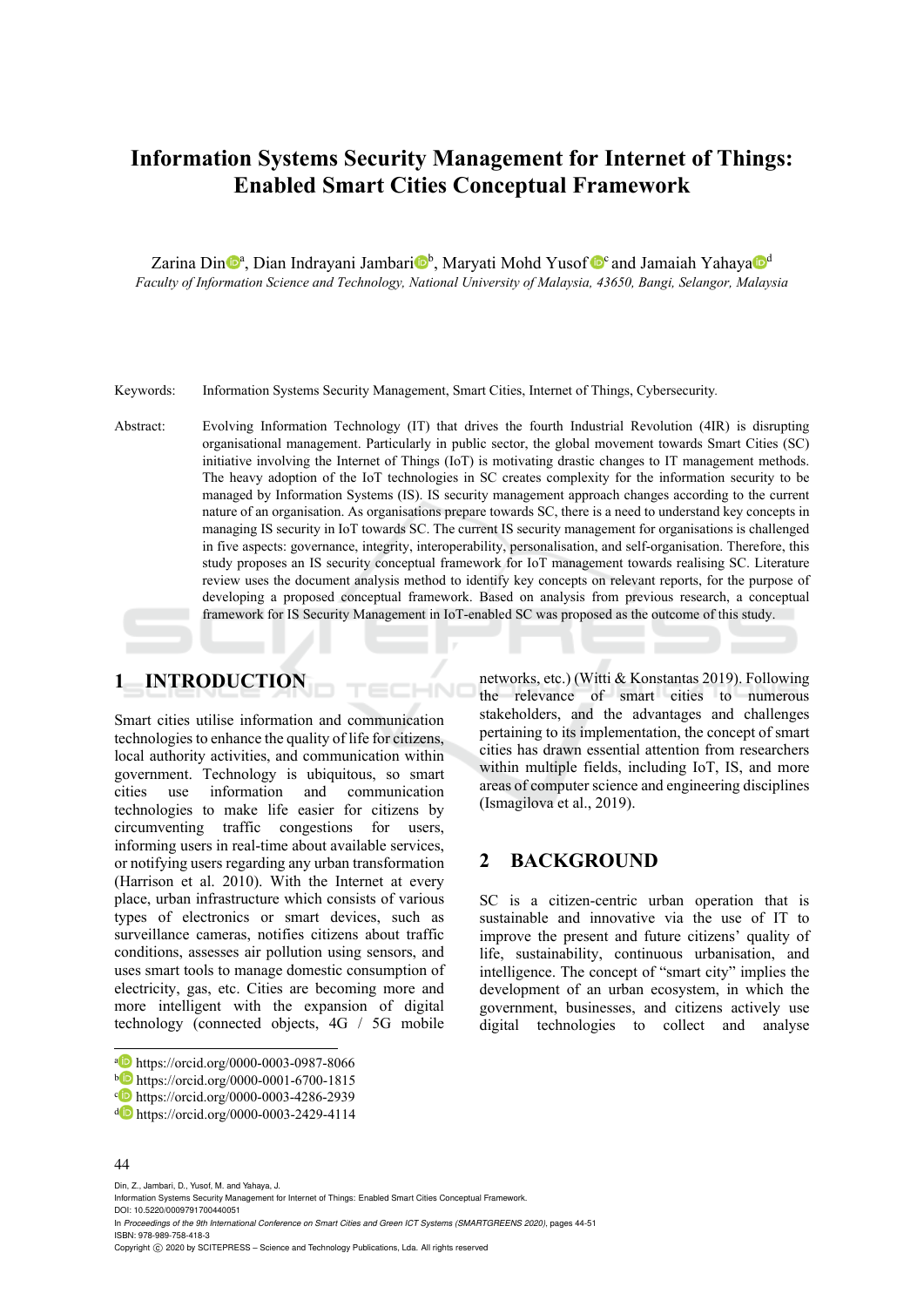information and exchange data to create and maintain the effective life of a "smart person" in time and space. Yigitcanlar and Kamruzzaman (2018) defines that a city becomes "smart" when it starts to use digital technologies actively in all areas of its economic activities. The public's accessibility in utilising such technologies increases the demand for service providers in both public and private sectors to provide high quality service.

IoT is an enabler for cultivating smarter society through its application in vital public service domains, such as healthcare, transportation, agriculture, energy, and security. Gartner reported that the number of IoT devices entering households will drastically increase from nine devices per household to 500 devices by 2022, with IoT connectivity being bundled into products (Nathan Nuttall, 2018). This revelation, together with the prediction that 70% of global population will be living in cities by 2050, is driving the conceptualisation of IoT-enabled SC. In addition, Gartner's Survey Analysis 2016 on Internet of Things Backbone showed that security is a top barrier to IoT success, followed by the complexity of implementation and integration, privacy concern, potential risks and liabilities, and the technology itself being immature (Ganguli & Friedman, 2017). Organisations need to be able to keep abreast with IoT technologies which will impact their IoT initiatives, attempt IoT technology to ensure the success of IoT projects, and overcome these difficulties.

City platforms which are based on IoT and other smart devices must be protected from attackers or unauthorised access. Due to the use of the Internet, IoT receives the same vulnerabilities as any other computing device, possibly becoming a cyber-attack victim. An attack on a connected device can cause substantial damage on a SC platform and impact serious vulnerability issues. Besides, confidential information may also be accessed from any connected device over the network (Witti & Konstantas, 2019). To ensure a successful SC development, security must be highlighted and improved. Thus, the public sector is required to improve their organisational management, services, systems functionality, information sharing and integration, and business process coordination. This shows that it is integral to reform the IS management in public sector organisations, despite challenges.

However, assessment on readiness of the IS performance in IoT-enabled SC indicates that the existing IS management approach for managing IS security in SC operation is deemed to be unsuitable or unfit (Lam & Ma, 2018). IS security management is

problematic in several ways: (i) IS is unprepared to manage ongoing threats of cyber-attacks, as it is vulnerable to information leaks and access breaches (Wahab & Jambari, 2018); (ii) IS is poorly designed for IoT-enabled SC, as security measures are not properly defined (Mah, 2015); and (iii) the application of IoT threatens the IS interoperability, particularly concerning the incompatibility of IoT technology with legacy IS that remains critical to operation (Lam & Ma, 2018; Laudon & Laudon, 2018). The complex security concerns indicate the diverse perspectives for IS security in IoT-enabled SC. Existing studies have focused on investigating IS security and providing security solutions from a technical perspective, while research on the management perspective is limited (Whitmore, Agarwal & Da Xu, 2015). Lam and Ma (2018) suggested that IS security management should be addressed through governance by establishing appropriate and clear IS security management standards, and proper cyber-attack and remedial plan strategies. Control measures for IS operation's planning and management are also crucial to improve security management (Abdullah, Yusof & Jambari, 2016).

The aim of this study is to develop a conceptual framework for IS security management for IoTenabled SC based on the five (5) components: (i) governance; (ii) integrity; (iii) interoperability; (iv) personalisation; and (v) self-organisation, to achieve secure and high-quality IS. The framework is developed through document analysis on relevant published articles and reports. The conceptual framework serves as the foundation for a comprehensive and practical solution to support a more effective IS security management for SC. This paper is organised as follows: It starts with research introduction and proceeds with the research background. The next section focuses on literature review. The fourth section explains the research methodology used in this study. Subsequently, the remaining sections will describe the result and discussion of the proposed conceptual framework for IS security management for IoT-enabled SC. The last section addresses concluding remarks by highlighting the research contribution, together with suggestions for future research work.

# **3 LITERATURE REVIEW**

This part of the paper discusses the literature on the management of IS security for IoT-enabled SC, which is important for considering IS security management and IoT Security management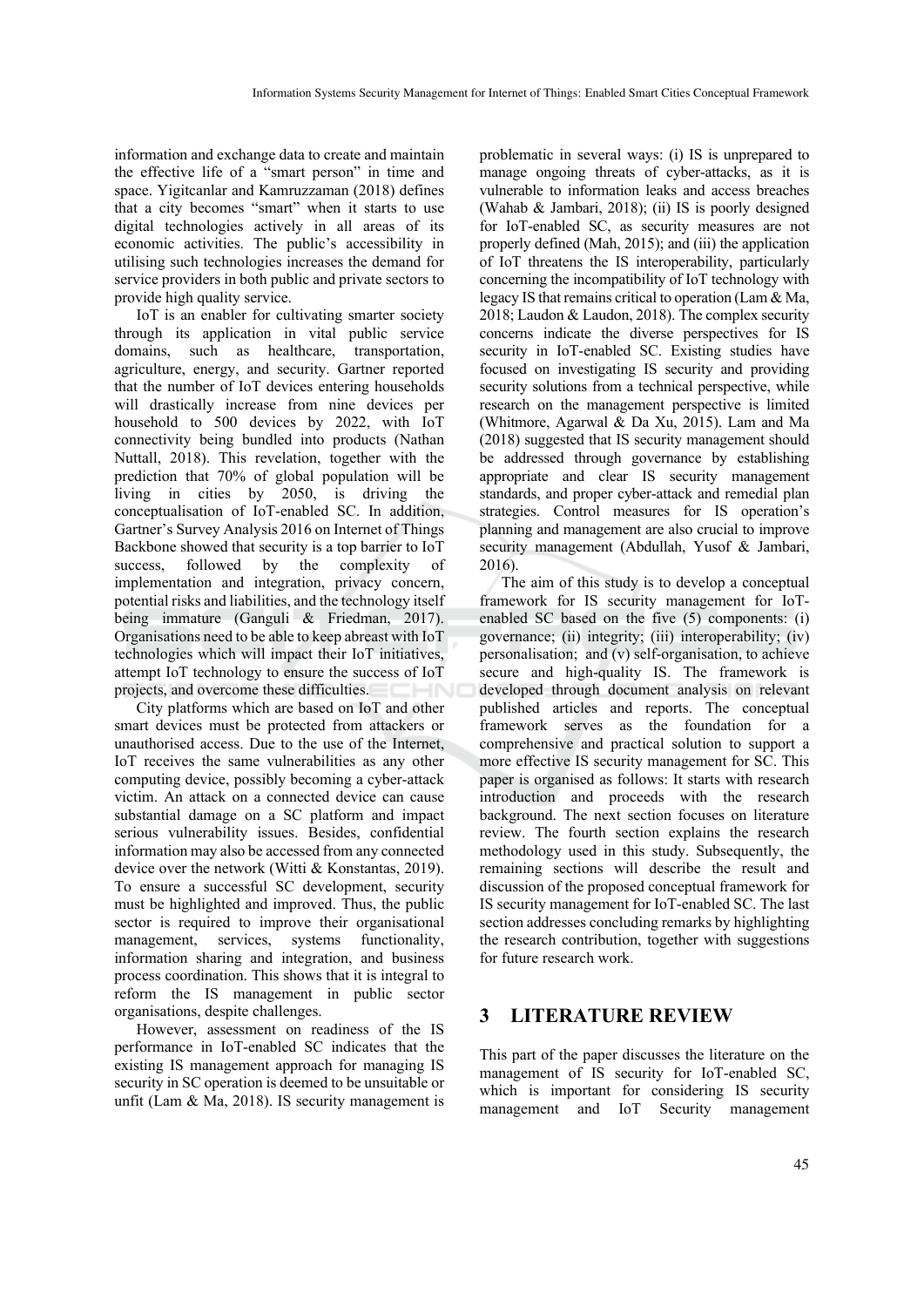simultaneously. All SC stakeholders will get valuable and secure information in IoT ecosystems, which is security issues become a major concern. Reliable, economical and efficient security including privacy for IoT is needed to ensure the appropriate confidentiality, integrity, authentication and access control among others.

### **3.1 IS Security Management in SC**

The SC initiative will integrate IS and emerging IT, such as IoT, into urban development to enable government functionality, city operations, services deliveries, and intelligent analytics that will enhance public services, production, and usability. These are essential backbones for connecting the core IS together in a city. As information creation and sources become dynamic, the IS is exposed to different security attacks and critical vulnerabilities (Kumar et al., 2018). IS security in IoT-enabled SC involves issues in technology, applications, infrastructure, and information, which are affected by the emergent integration of IoT, leading to intensive communication, high complexity, and high interdependency. Cyber security, particularly in IS for IoT-enabled SC, is challenged by the difficulty to ensure end-to-end security via large and end-to-end security via large and interdependent IS, with multiple stakeholders involved, and incompatible data standards and formats for integration. The IS security concerns specifically with IoT applications in SC, including attacks on data confidentiality, threats to data integrity (Dunkerley & Tejay, 2009; Gil-Garcia, Pardo & Nam, 2015; Witti & Konstantas, 2019), misuse of resources, bandwidth degradation, battery or resources exhaustion, unauthorised access (Gharaibeh et al., 2017; Hassanien et al., 2019; Zedadra et al., 2019), threats to authentication, and Denial of Service (DoS).

Furthermore, the characteristics of SC require higher speed communication, more constant engagement between multiple organisations, and appropriate governance agenda (Ruhlandt, 2018) such as policy (Bull & Azennoud, 2016; Irshad, 2017; Lam & Ma, 2018; Laudon & Laudon, 2018; Ruhlandt, 2018; Theodorou & Sklavos, 2019; Trček, 2003; Whitmore et al., 2015; Witti & Konstantas, 2019), accountability (Hassanien et al., 2019; Irshad, 2017; Ruhlandt, 2018; Witti & Konstantas, 2019), and auditability (Hassanien et al., 2019; Irshad, 2017; Laudon & Laudon, 2018; Ruhlandt, 2018; Witti & Konstantas, 2019). Information integrity and systems security have always been vital in IS management. However, the various information types from multiple

technologies and processing platforms in SC have also heightened the criticality in ensuring information integrity and systems security (Gichoya, 2005). Fast and reliable technology (Gharaibeh et al., 2017; Harrison et al., 2010; Taewoo Nam & Theresa A. Pardo, 2011; Witti & Konstantas, 2019) and communication between multiple organisations to integrate information, also affect the IS interoperability, as integration becomes more complex.

#### **3.2 IoT Security Management in SC**

The security aspects, such as communication confidentiality (Gharaibeh et al., 2017; Hassanien et al., 2019; Witti & Konstantas, 2019; Zedadra et al., 2019), authenticity (Gharaibeh et al., 2017; Hassanien et al., 2019; Witti & Konstantas, 2019; Zedadra et al., 2019), trustworthiness of communication partners (Aldein Mohammeda & Ali Ahmed, 2017; Hassanien et al., 2019), message integrity, and other requirements need to be highlighted in IoT. The challenges in the application of IoT-enabled SC are to the citizens' security and privacy, whenever their personal and private information is collected and analysed in IoT platform. It will be exposed to vulnerabilities and several attacks, so it is important to manage the way citizens and service providers are able to control the information and how they are exposed to third-party applications (Moreno et al., 2017). There is a necessity to access certain services or prevent from communicating with other things in IoT (Aldein Mohammeda & Ali Ahmed, 2017).

Furthermore, IS in IoT-enabled SC is connected to the IoT application context. Authorities as service providers, must analyse their target, specify the required computing hardware and software, and finally, integrate these heterogeneous subsystems. The existence of such infrastructure and the provision of an appropriate collaborating structure among IS can be a huge challenging task for the IoT-based IS (Arasteh et al., 2016). Such complexity in the communication among IS in IoT environment is problematic to the interoperability of the IS, due to non-standard heterogeneous interfaces in IS (Lam & Ma, 2018). Additionally, each type of smart object in IoT has different information, processing, and communication capabilities; and subjected to different conditions, such as energy availability and the communications bandwidth required. To facilitate communication and cooperation of these objects, common standards are required (Aldein Mohammeda & Ali Ahmed, 2017). The reliability problem has become significant in IoTbased systems due to numerous smart devices involved (Arasteh et al., 2016).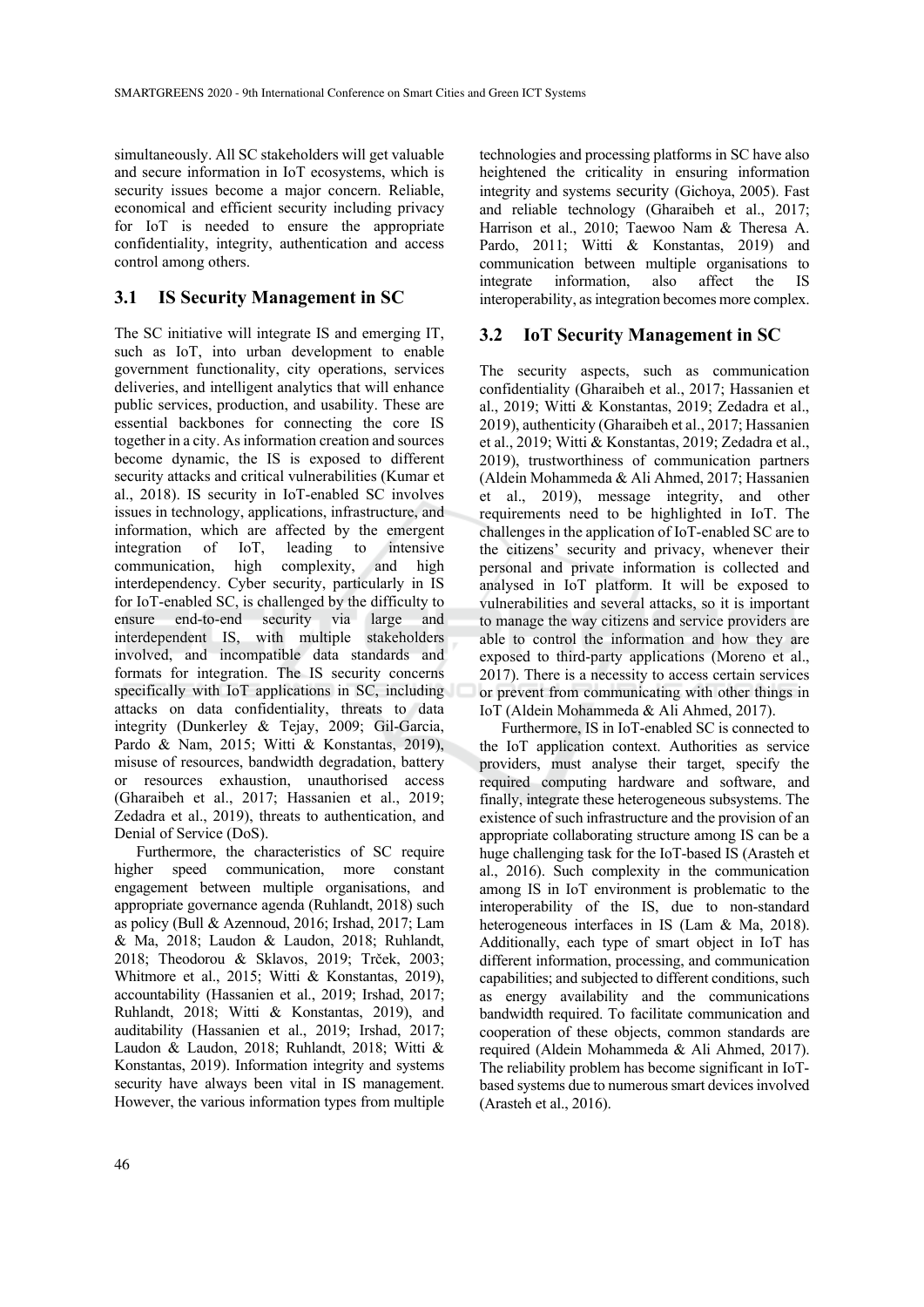Thus, IoT security management should consider two (2) dimensions: personalisation and selforganisation. The personalisation feature requires access to the citizens' private and personal information from multiple IS that manage the information gathered and processed via IoT devices (Arasteh et al., 2016; Dong et al., 2018; Elmaghraby & Losavio, 2014; Ferraz & Ferraz, 2014; Hassanien et al., 2019; Irshad, 2017; Lam & Ma, 2018; Laudon & Laudon, 2018; Nagamalla & Varanasi, 2017; Trček, 2003; Whitmore et al., 2015; Witti & Konstantas, 2019). This issue challenges IS security in IoT-enabled SC. As massive citizens' connected devices generate staggering volume of information instantaneously (Gharaibeh et al., 2017), the risks of cyber-attacks such as Distributed Destruction of Service (DDoS) attacks on public infrastructure potentially increase. Such risks highlight the difficulty to manage secured information exchange during the communication and integration of multiple IS to enable citizen-centric services (Aldairi & Tawalbeh, 2017).

Meanwhile, the Self-organisation feature would allow direct machine-to-machine (M2M) communication over the internet through IoT devices (Whitmore et al., 2015). Self-organisation is the management of accepting, processing, and distributing information using automated M2M without human involvement (Aldein Mohammeda & Ali Ahmed, 2017; Lam & Ma, 2018; Sung, 2018). Machines are operated independently or coordinate with humans to produce customer-oriented manufacturing that constantly works to maintain itself and be made available at every time (Aldein Mohammeda & Ali Ahmed, 2017; Hassanien et al., 2019; Lam & Ma, 2018; Mohanty, Choppali & Kougianos, 2016; Sung, 2018; Witti & Konstantas, 2019). Hence, the machines become independent entities that can collect and analyse data, and provide advice based on the analysis (Sung, 2018), which will cause risk on IS integrity. Risk is one important aspect in managing IS security in IoT-enabled SC (Dong et al., 2018; Gharaibeh et al., 2017; Harrison et al., 2010; Irshad, 2017; Nagamalla & Varanasi, 2017). Less effective risk management in IS will become one of the causes of failure of IS security management in organisations (Abdullah et al., 2016; Baharuddin & Yusof, 2018). Risk analysis in IoT consists of identifying assets, threats, and vulnerabilities. Another important factor is availability, which is to ensure that IS performs completely at any time, every time it detects an authenticated user (Hassanien et al., 2019). The security must ensure that corresponding resources are

available if any IS operation fails, and as an added assurance, must allow M2M operations. The use of IoT technology that enables machines to manage information will boost IS security in the SC, such as against information leaks.

To propose a conceptual framework for IS security management for IoT-enabled SC, this study will consider both aspects of security management: IS security management in SC, and IoT security management in SC. Therefore, this conceptual framework will be categorised into five (5) dimensions: governance, integrity, interoperability, personalization, and self-organisation.

# **4 METHODOLOGY**

Qualitative method has been adopted for this study. Document analysis was performed by gathering, and critically analysing documented reports on related topics to the scope of the study. It was conducted to identify the key concepts of IS and IoT security management in SC. The documents include scientific articles, research theses, and government official documents. The Scientific articles were gathered from several databases related to the computing field such as Scopus, Web of Science, IEEE, Science Direct, Springer Link, and ACM Digital Library. Besides that, research reports in the form of theses and books were also gathered for data collection and analysis. Related government official documents were also gathered from publicly available sources, including government official portals and document libraries. The searching process used Open search engines, such as Google, Google scholar, and research gates. The keywords used were "information system security management," "smart cities," "Internet of Things" and "cybersecurity" from 2014 to 2019. Only journals, conference proceedings, books, and working papers written in English and Malay were selected for this study. Document analysis method was then applied to analyse the reports according to the defined keywords. The analysis resulted in the identification of five key concepts and established their relationship with IS security management in IoT towards SC development.

### **5 RESULT AND DISCUSSION**

The establishment of SC requires IS security management for IoT to address issues of unauthorised access of sensitive and confidential information due to cyber-attacks. Besides that, reliability, integrity,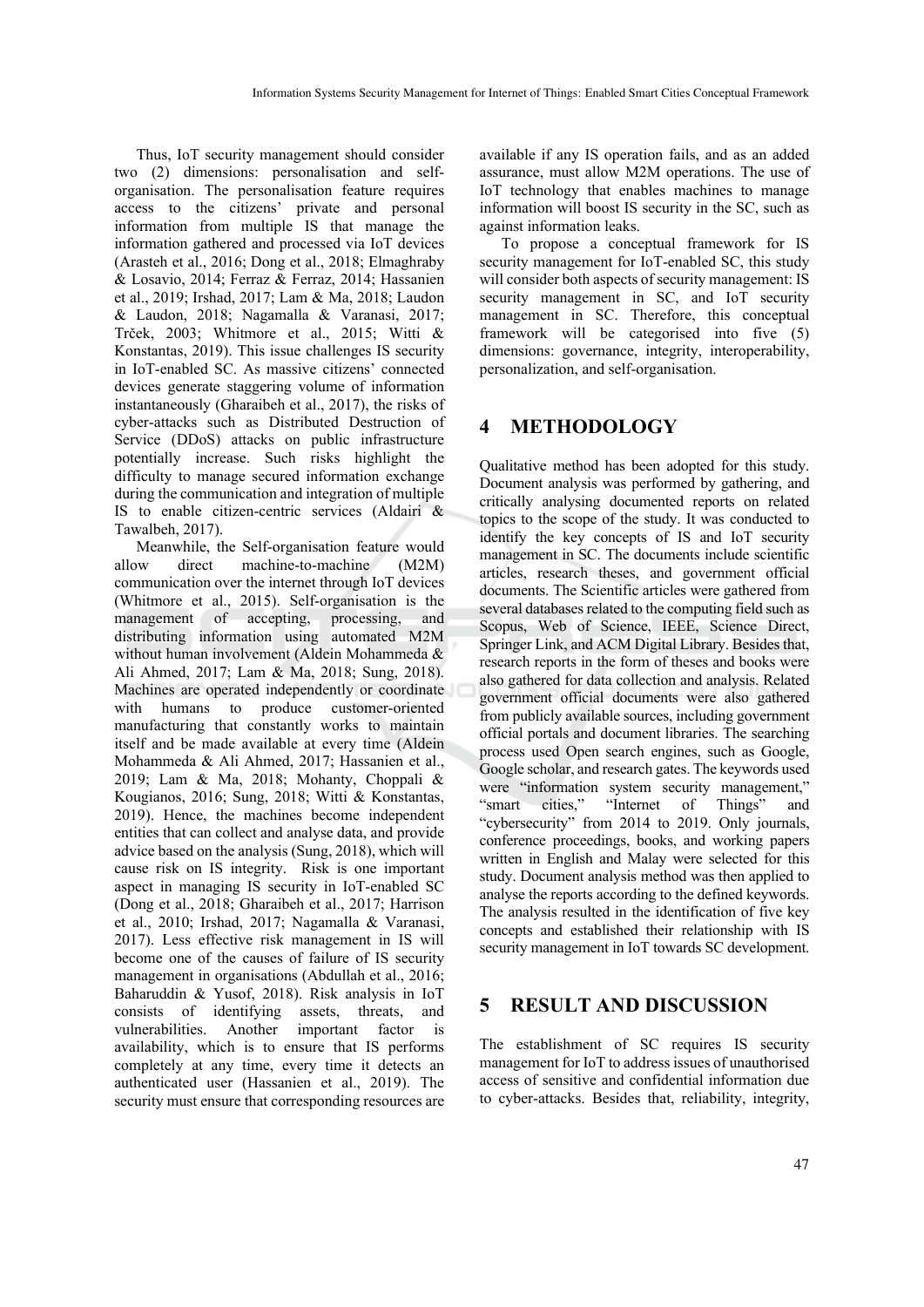availability, and real-time information to the citizen (Giffinger et al., 2007) were also highlighted. The proposed conceptual framework was developed based on the five (5) dimensions for managing IS security for IoT in SC, consisting of governance, integrity, interoperability, personalisation, and selforganisation. Each dimension has a relationship, as illustrated in Figure 1.



Figure 1: Proposed Conceptual Framework for Information System Security Management for Internet of Things (IoT) enable Smart Cities.

The description of each dimensions in the proposed conceptual framework are as follows:  $\neg$ NC

AND

### **5.1 Governance**

Governance is identified as the anchoring concept for improving the IS security management for IoT in SC. Governance needs to be redefined according to the features of SC for IS integrity, interoperability, personalisation, and self-organisation. Governance contains strategies, policies, and frameworks as a guide for organisations in ensuring effective IS management to support organisational strategies and objectives (Laudon & Laudon, 2018). Besides that, the different range of IS security levels from various SC organizations integrated will be overcome. Three (3) elements are related to this study: security policy/standard, accountability, and auditability.

i. Security policy/standard: IS security standard/policy refers to the document that contains specification of information security and standardisation of requirement to ensure information quality in SC, by using IoT technology. Compliance to the policy and standard is very important to ensure

interoperability and to prevent from taking risks. (Lam & Ma, 2018; Laudon & Laudon 2018; Theodorou & Sklavos, 2019; Trček, 2003; Whitmore et al., 2015; Witti & Konstantas, 2019)

- ii. Accountability: Accountability refers to the person or device, who has generated and processed the information. Accountability assurance can assist in the heterogenous IoT environment to specify which device has generated which data and which device has processed which data (Hassanien et al., 2019; Nia  $&$  Jha, 2016). It is an ability to ensure that users are held responsible for their actions.
- iii. Auditability: refer to the ability of a system to perform continuous and consistent monitoring of all actions (Hassanien et al., 2019; Nia & Jha, 2016) such as collecting, processing, and transmitting an information.

# **5.2 Integrity**

Managing the IS Integrity is crucial for SC to ensure quality information for accurate decision making. Integrity has four (4) characteristics, i.e. completeness, timeliness, accuracy, and validity of the information managed by IS (Dunkerley & Tejay, 2009; Flowerday & Von Solms, 2005). It will prevent unauthorised users from manipulating even a single bit of data in the communication, ensuring completeness and accuracy (Hassanien et al., 2019; Nia & Jha, 2016). In the IoT, integrity concerns become critical when it comes to the modification of information in daily life activities such as medical records, financial transactions, etc. The nonrepudiation element was identified to influence integrity dimension.

i. Non-repudiation: Non-repudiation is defined as a system's confirmation action whether an event has happened or not. The policy must strictly be enforced regarding event occurrence (Hassanien et al., 2019; Nia & Jha, 2016).

### **5.3 Interoperability**

Another affected IS security management is interoperability. Interoperability is defined as the ability of IS to support the business processes for data exchange, and information and knowledge sharing (Gharaibeh et al., 2017). An organisation must have the ability to communicate and transfer data effectively by using different information systems in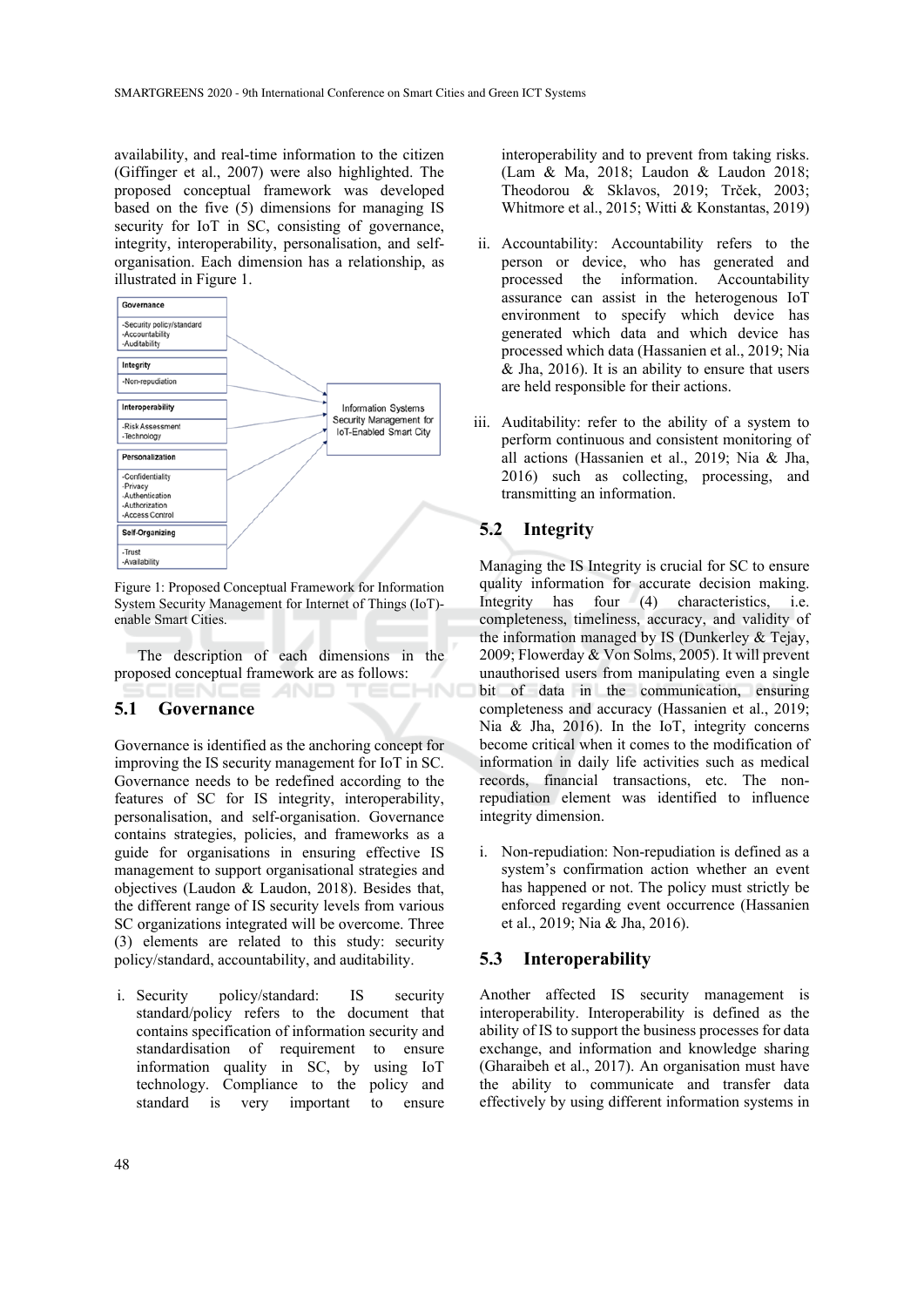terms of infrastructure, geographical area, and culture (Van Der Veer & Wiles, 2008). The organisations' readiness to use IoT is still low and requires an integrated link among various devices, services, and applications due to the use of different technologies offered by IS suppliers. This study proposed risk assessment and technology to be elements that influence IS security management for IoT in SC.

- i. Risk Assessment: This refers to identifying, estimating, and prioritising risks to SC operations, organisational assets, individuals, and other organisations, resulting from the use of IoT in IS. The risk analysis of IoT is by identifying the assets, threats, and vulnerabilities (Dong et al., 2018; Irshad, 2017; Nagamalla & Varanasi, 2017).
- ii. Technology: Technology involves using a series of information security technology to realise security protection of the physical environment, network transmission, host system, data resources, and applications services in SC (Harrison et al., 2010; Taewoo Nam & Theresa A. Pardo, 2011).

#### **5.4 Personalisation**

The services are provided uniquely and specifically, depending on the profile and individual needs (Gharaibeh et al., 2017). As result, the privacy of citizens' personal data will become vulnerable to the threat. For this study, researcher will use confidentiality, privacy, authentication, authorisation, and access control to represent personalisation elements.

- i. Confidentiality: Confidentiality refers to the act of ensuring that only authorised users access the information and that the information must be confidentially transmitted from sensor devices to storage (Hassanien et al., 2019; Nia & Jha, 2016). In the IoT, devices collect various sensitive information from the users, so identity and details of information can be tracked by unknown users.
- ii. Privacy: Privacy can be defined as 'not even a single bit of information of a person will be revealed to anyone else without the consent of the owner.' In the IoT, most sensors which are part of public services will collect numerous personal information, but to whom personal information can/should be shared, must be decided by the individual owner (Hassanien et al., 2019).
- iii. Authentication: Authentication (i.e. to confirm identification) means communicating parties interact using the authenticated counterparts. Successful authentication mechanism ensures confidentiality, integrity, and availability of information. Authentication in the IoT becomes critical due to the heterogeneity of the number of devices involved (Liu, Xiao & Chen, 2012). Each device transmits data or wants access to other devices; therefore, each user is required to authenticate oneself to gain access from sensors.
- iv. Authorisation: Authorisation is related to the users' or IoT devices' permission to access sensitive information in SC environment. The authentication process will permit authorised users to access the data (Witti & Konstantas, 2019).
- v. Access Control: This signifies that only authenticated users or devices can access other individuals' data and devices (Liu et al., 2012). IS Security management must ensure the accuracy of information by preventing the modification of information by unauthorised users.

# **5.5 Self-organisation**

IoT technology facilitates the reception, processing, and distribution of personal information without human intervention. Information system communication is automated via machine-to-machine (M2M) without having to wait for human instructions (Aldein Mohammeda & Ali Ahmed, 2017; Lam & Ma, 2018; Sung, 2018). Besides increase in productivity, there is also vulnerable for hacking. Connecting to more devices means more vulnerabilities. This study proposed two (2) elements that influence IS security management for IoT in SC in the self-organisation dimension.

i. Trust: Trust can be defined as ensuring that the people and devices involved in IoT system accept the services and information with full faith and confidentiality (Nia & Jha, 2016). Trust management involves reliable data collection, reliable data combination and mining, and enhanced user privacy. IS must be reliable on realtime data (Shwe, Jet & Chong, 2016). Successful trust in IS security will ensure quality of IoT services.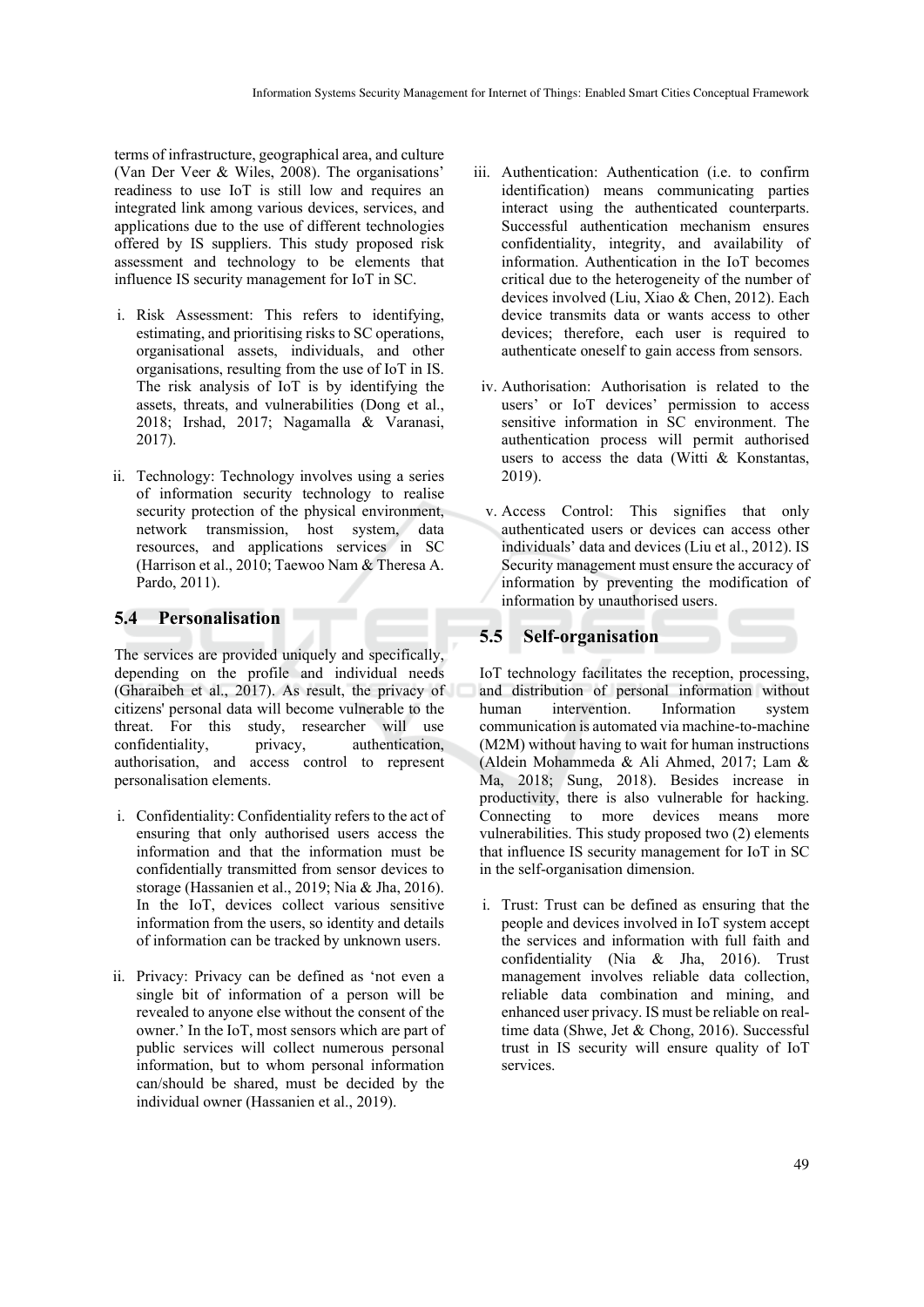ii. Availability: This refers to the assurance that all services are available and operated in the complete system at any time without fail, when requested by an authenticated user (Hassanien et al., 2019; Nia & Jha, 2016). Availability in the security can be guaranteed by the sufficient resources, whenever required.

# **6 CONCLUSIONS**

A conceptual framework for IS security management in IoT-enabled SC is important to establish the understanding of the key concepts in managing IS security in IoT towards the development of SC. Extensive literature review has verified the proposed conceptual framework. This study has categorised five (5) general dimensions in IS Security Management for IoT-enabled SC, comprising governance, integrity, interoperability, personalisation, and self-organisation. Most IoT devices or information may be exposed to information security threats and vulnerabilities if not correctly secured and will become a challenge to develop secure IoT ecosystems. In addition, the verification of the conceptual framework by selected experts had been done completely. Future work is already planned for developing a comprehensive framework and validation based on empirical work. The result achieved will become a guide for SC authorities to enhance their IS security management in IoT-enabled SC.

# **ACKNOWLEDGEMENTS**

This study is supported by the Fundamental Research Grant Scheme (FRGS/1/2019/ICT04/UKM/03/2), 2019, Ministry of Education Malaysia and The National University of Malaysia.

### **REFERENCES**

- Abdullah, S. F., Yusof, M. M. & Jambari, D. I. 2016. Risk Management Model for Information Systems Planning in Public Sector. *Jurnal Pengurusan*, *48*, 149–160.
- Aldairi, A. & Tawalbeh, L. 2017. Cyber Security Attacks on Smart Cities and Associated Mobile Technologies. *Procedia Computer Science*, *109*(2016), 1086–1091.
- Aldein Mohammeda, Z. K. & Ali Ahmed, E. S. 2017. Internet of Things Applications, Challenges and Related Future Technologies. *World Scientific News*, (February), 126–148. Retrieved from www.worldscientificnews.com
- Arasteh, H., Hosseinnezhad, V., Loia, V., Tommasetti, A., Troisi, O., Shafie-khah, M. & Siano, P. 2016. IoT-based smart cities: A survey. *EEEIC 2016 - International Conference on Environment and Electrical Engineering*, (June).
- Baharuddin, B. & Yusof, M. M. 2018. Evaluation of risk management practices in information systems project in the public sector. *Jurnal Pengurusan*, *53*, 20.
- Bull, R. & Azennoud, M. 2016. Smart citizens for smart cities: participating in the future. *Proceedings of the Institution of Civil Engineers - Energy*, *169*(3), 93–101.
- Dong, N., Zhao, J., Yuan, L. & Kong, Y. 2018. Research on Information Security System of Smart City Based on Information Security Requirements. *Journal of Physics: Conference Series*, *1069*(1).
- Dunkerley, K. & Tejay, G. 2009. Developing an Information Systems Security Success Model for eGovernment Context. *Americas Conference on Information Systems (AMCIS ) 2009 Proceedings. 346.*, 59–60.
- Elmaghraby, A. S. & Losavio, M. M. 2014. Cyber security challenges in smart cities: Safety, security and privacy. *Journal of Advanced Research*, *5*(4), 491–497.
- Ferraz, F. S. & Ferraz, C. A. G. 2014. *Smart City Security Issues: Depicting Information Security Issues in the Role of an Urban Environment*. *Proceedings - 2014 IEEE/ACM 7th International Conference on Utility and Cloud Computing, UCC 2014*,.
- Flowerday, S. & Von Solms, R. 2005. Real-time information integrity = system integrity + data integrity + continuous assurances. *Computers and Security*, *24*(8), 604–613.
- Ganguli, S. & Friedman, T. 2017. *IoT Technology Disruptions : A Gartner Trend Insight Report*. *Gartner*,. Stamford USA. Retrieved from https://emtemp.gcom.cloud/ngw/globalassets/en/doc/d ocuments/3738060-iot-technology-disruptions-agartner-trend-insight-report.pdf
- Gharaibeh, A., Salahuddin, M. A., Hussini, S. J., Khreishah, A., Khalil, I., Guizani, M. & Al-Fuqaha, A. 2017. Smart Cities: A Survey on Data Management, Security, and Enabling Technologies. *IEEE Communications Surveys and Tutorials*, *19*(4), 2456–2501.
- Gichoya, D. 2005. Factors Affecting the Successful Implementation of ICT Project in Government. *The electronic Journal of E Government*, *3*(4), 175–184.
- Giffinger, R., Fertner, C., Kramar, H. & Meijers, E. 2007. City-ranking of European Medium-Sized Cities. http://www.smartcity-ranking.eu/download/ city\_ranking\_final.pdf [15 January 2019].
- Gil-Garcia, J. R., Pardo, T. A. & Nam, T. 2015. What makes a city smart? Identifying core components and proposing an integrative and comprehensive conceptualization. *Information Polity*, *20*(1), 61–87.
- Harrison, C., Eckman, B., Hamilton, R., Hartswick, P., Kalagnanam, J., Paraszczak, J. & Williams, P. 2010. Foundations for Smarter Cities. *IBM Journal of Research and Development*, *54*(4), 1–16.